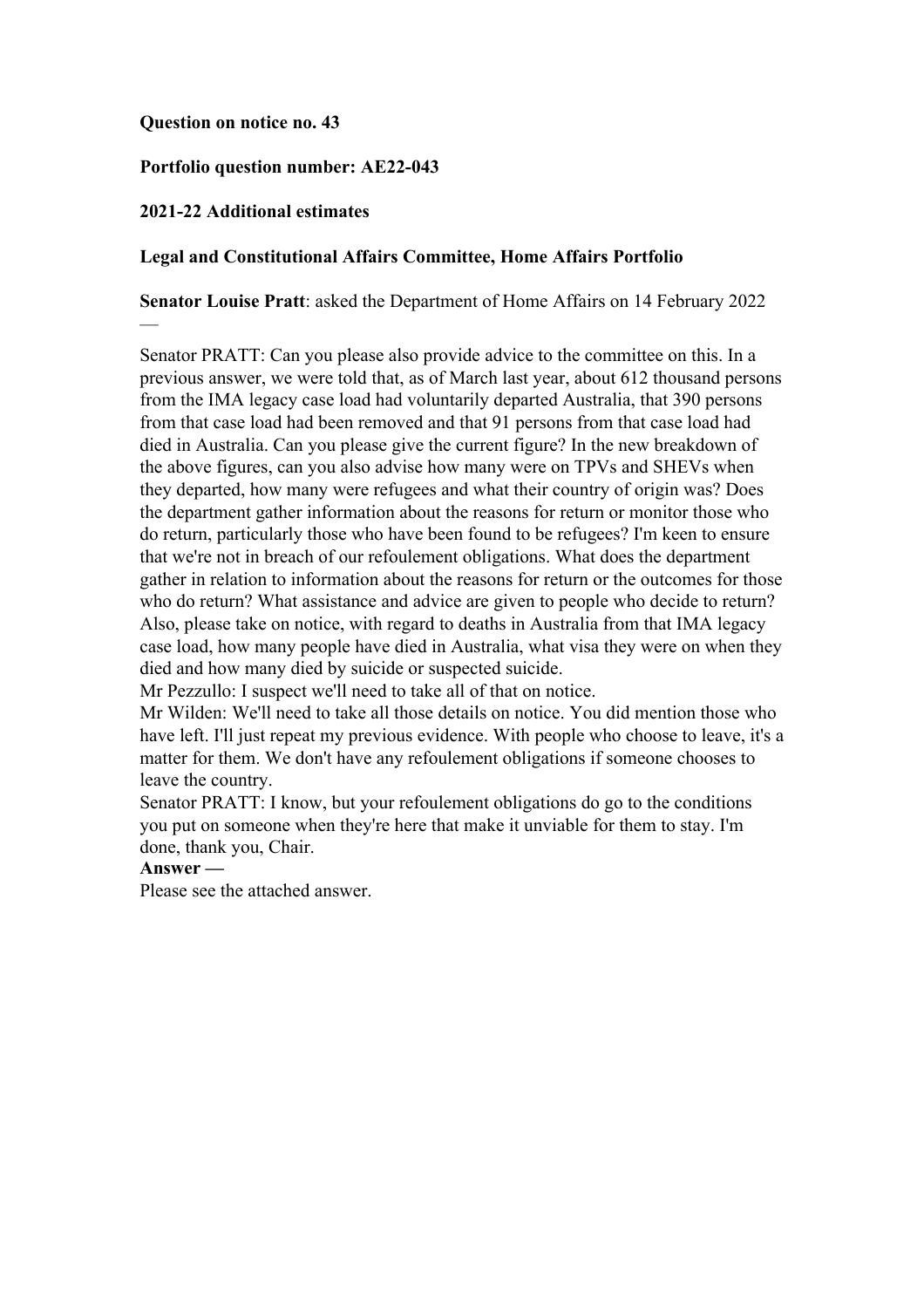## **SENATE STANDING COMMITTEE ON LEGAL AND CONSTITUTIONAL AFFAIRS ADDITIONAL BUDGET ESTIMATES 14 FEBRUARY 2022**

## **Home Affairs Portfolio Department of Home Affairs**

# **Program 2.3: Refugee and Humanitarian Assistance**

# **AE22-043 - IMA legacy case load figures**

## Senator Louise Pratt asked:

Senator PRATT: Can you please also provide advice to the committee on this. In a previous answer, we were told that, as of March last year, about 6½ thousand persons from the IMA legacy case load had voluntarily departed Australia, that 390 persons from that case load had been removed and that 91 persons from that case load had died in Australia. Can you please give the current figure? In the new breakdown of the above figures, can you also advise how many were on TPVs and SHEVs when they departed, how many were refugees and what their country of origin was? Does the department gather information about the reasons for return or monitor those who do return, particularly those who have been found to be refugees? I'm keen to ensure that we're not in breach of our refoulement obligations. What does the department gather in relation to information about the reasons for return or the outcomes for those who do return? What assistance and advice are given to people who decide to return? Also, please take on notice, with regard to deaths in Australia from that IMA legacy case load, how many people have died in Australia, what visa they were on when they died and how many died by suicide or suspected suicide.

Mr Pezzullo: I suspect we'll need to take all of that on notice.

Mr Wilden: We'll need to take all those details on notice. You did mention those who have left. I'll just repeat my previous evidence. With people who choose to leave, it's a matter for them. We don't have any refoulement obligations if someone chooses to leave the country.

Senator PRATT: I know, but your refoulement obligations do go to the conditions you put on someone when they're here that make it unviable for them to stay. I'm done, thank you, Chair.

# *Answer:*

As at 31 December 2021:

- 6,745 Illegal Maritime Arrivals (IMAs) have voluntarily departed from Australia.
- 402 IMAs have been removed from Australia.
- 100 IMAs have died in Australia (according to departmental systems listing the latest resident address as in Australia). The Department does not record time of death or cause of death in a reportable format.

People who hold any type of visa, including a protection visa, may choose to voluntarily depart Australia. Australia's international obligations do not extend to stopping people from departing if they choose to do so.